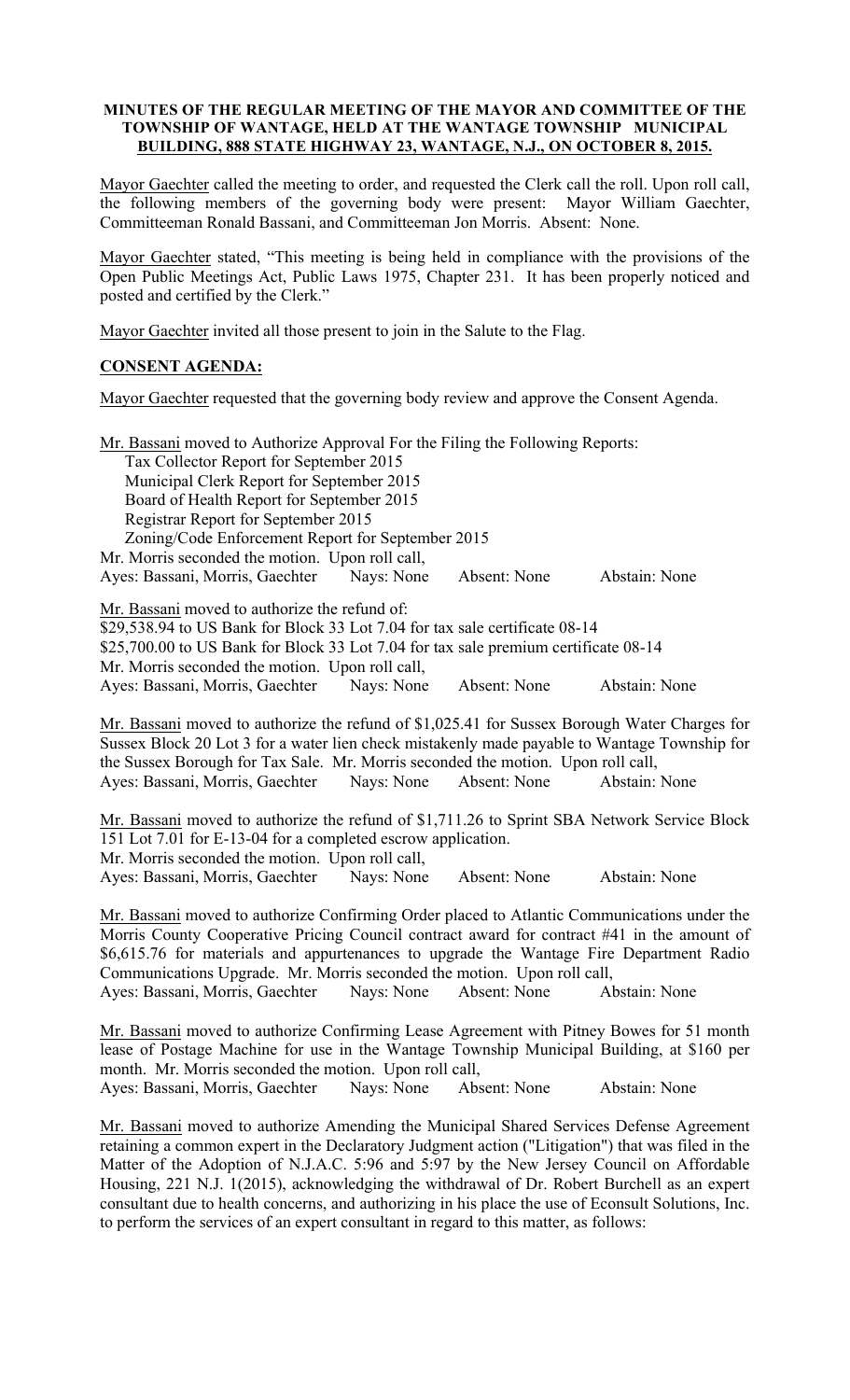## PAGE TWO OF THE MINUTES OF OCTOBER 8, 2015

RESOLUTION TO AUTHORIZE AN AMENDMENT TO THE MUNICIPAL SHARED SERVICES DEFENSE AGREEMENT FOR AFFORDABLE HOUSING CONSTITUTIONAL COMPLIANCE

WHEREAS, the Mayor and Council of the Township of Wantage entered into the Municipal Shared Services Defense Agreement ("MSSDA") for the purpose as set forth therein, which included retaining a common expert in the Declaratory Judgment action ("Litigation") that was filed in accordance with In the Matter of the Adoption of N.J.A.C. 5:96 and 5:97 by the New Jersey Council on Affordable Housing, 221 N.J. 1(2015) ("Decision"); and

WHEREAS, the MSSDA identified Dr. Robert Burchell, a distinguished professor at Rutgers University, as the expert to be retained; and

WHEREAS, Dr. Burchell became ill and has been unable to complete the obligations under the Research Agreement as set forth in the MSSDAL, and

WHEREAS, as a result, Rutgers University has exercised its right to terminate the Research Agreement as permitted under its terms; and

WHEREAS, the MSSDA requires modification to allow the members to retain one or more alternative experts, consultants and/or other professionals for the Litigation; and

WHEREAS, an Amendment to the MSSDA ("Amendment") has been prepared to effectuate the modification; an

WHEREAS, the Mayor and Council of the Township of Wantage recognize that the Litigation requires immediate action and may require further expedited actions by its counsel determined to be necessary and appropriate; and

WHEREAS, the Mayor and Council of the Township of Wantage have determined that it is in the best interests of the citizens of the Township of Wantage to approve the Amendment, and/or to affirm and ratify the Amendment, and to authorize their designated counsel to take actions on behalf of the municipality with regard to the multiplicity of issues raised and associated with the continued implementation of the MSSDA;

NOW, THEREFORE, BE IT RESOLVED, by the Council of the Township of Wantage, as follows:

- 1. The terms and conditions of the Amendment to MSSDA attached hereto are hereby approved, and/or ratified and confirmed.
- 2. The Mayor and Township Clerk or Deputy Clerk, be and are hereby authorized to execute the aforesaid Amendment.
- 3. The Mayor and Council of the Township of Wantage hereby authorize Jeffrey R. Surenian, Esq., to execute an agreement on behalf of the Township of Wantage with Econsult Solutions, Inc. The Mayor and Council of the Township of Wantage hereby authorize Jeffrey R. Surenian, Esq., to execute on behalf of the Township of Wantage with the approval of the Township of Wantage's designated counsel such other agreement(s) as are advisable to effectuate the purposes of the MSSDA as amended.
- 4. The Mayor and Council of the Township of Wantage further authorize its designated counsel to approve such other changes to the MSSDA as may be necessary to effectuate its purposes, and to take action on behalf of the municipality with regard to the multiplicity of issues raised and associated with the implementation of the MSSDA provided that the action will not require the municipality to appropriate and commit any additional funding for the MSSDA. In the event such changes and actions require the municipality to appropriate and commit any additional funding for the MSSDA, the Township of Wantage shall only be responsible for such funding if it authorizes same.
- 5. If additional monies are needed to effectuate the intent and purpose of the MSSDA, no such services shall be authorized by designated counsel without further action from the Township of Wantage.
- 6. This Resolution shall take effect immediately.
- BE IT FURTHER RESOLVED that a notice of this action shall be printed once in the official Township Newspaper.

Mr. Morris seconded the motion. Upon roll call,

Ayes: Bassani, Morris, Gaechter Nays: None Absent: None Abstain: None

#### Mayor's Appointment:

Mayor Gaechter named Alternate Members of the Board of Recreation Commissioners to fill vacant seats as follows:

Cara Mia Konzel for an unexpired term running through 12/31/2015 James Konzel for an unexpired term running through 12/31/2016

# ADMINISTRATOR'S REPORT:

Mr. Doherty thanked the Wantage community for assisting him in ensuring that the information provided to the public is current and accurate, offering specific examples of citizens who have helped in this regard, including Ann Smulewicz, Kathy Gorman, and Bill Gettler.

Mr. Doherty followed up on a conversation the governing body has been having with a resident regarding that resident's desire to have the Turnover Agreement for ownership of Lake Neepaulin re-posted on the Township website as a means by which to alert Realtors in the area that Lake Neepaulin was not a private lake association. Mr. Doherty suggested that this course of action had no guarantee of accomplishing its stated goal, and suggested instead that his office could make a direction communication with the realtors in the Sussex County area, and provide the desired information. By consensus, the members of the governing body agreed with this proposed course of action.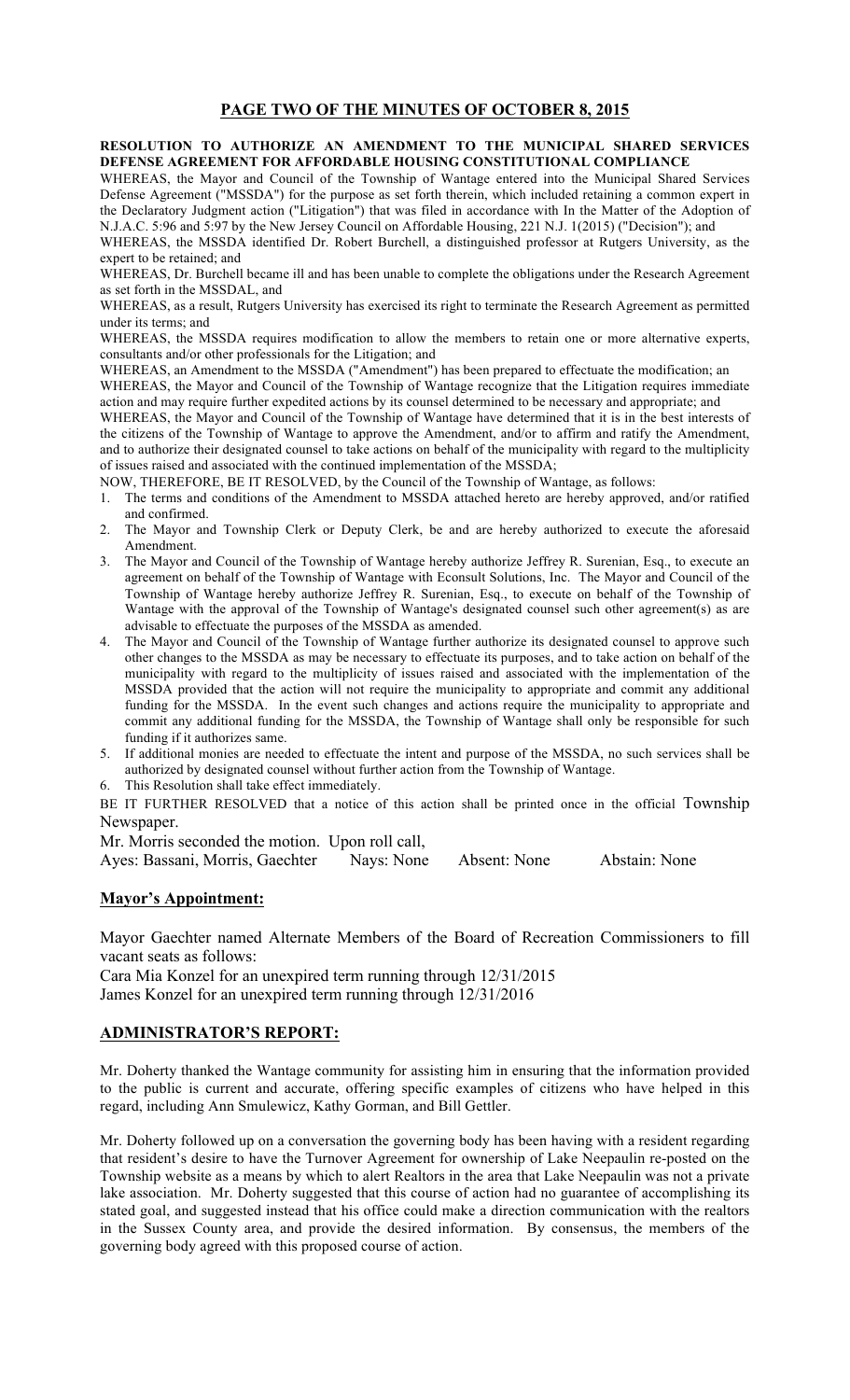## PAGE THREE OF THE MINUTES OF OCTOBER 8, 2015

## ADMINISTRATOR'S REPORT, Continued

Mr. Doherty initiated a discussion regarding establishing a policy for the construction of docks along lakefront property within Wantage Township. After due review and deliberation, the governing body took no action and agreed to study this issue further.

At the recommendation of Mr. Doherty, Mr. Morris moved to authorize the Mayor to sign a Shared Services Contract for Wantage to provide Finance Department services to Andover Township. Mr. Bassani seconded the motion. Upon roll call, Ayes: Bassani, Morris, Gaechter Nays: None Absent: None Abstain: None

Mr. Doherty requested an executive session to discuss negotiations with Sussex Borough regarding Payment in Lieu of Taxation payments to be paid under a proposed Redevelopment Plan.

#### Purchase of Two Command Vehicles

Mr. Doherty explained that the Township previously awarded contracts for the purchase of two command vehicles - one for Fire, one for First Aid, - at a total cost of \$64,390. However, the Co-Op bid contract year was expiring at the very point the Township placed its order, and the Township wound up "frozen out" of being able to complete the transaction. The Township now needs to award contracts under a 2016 fiscal year contract award.

At the recommendation of Mr. Doherty, Mr. Bassani moved to authorize the purchase of two vehicles identified under N.J. Contract #A88728, being 2016 Ford Expeditions, from Winner Ford of Cherry Hill, NJ in the amount of \$65,054. Mr. Morris seconded the motion. Upon roll call, Ayes: Bassani, Morris, GaechterNays: None Absent: None Abstain: None

## ATTORNEY REPORT: none

### COMMITTEE REPORTS:

Mr. Morris offered an update on the efforts of the Fire Department Truck Committee to finalize bid specification for the purchase of a new fire vehicle.

In follow up to a conversation at the previous meeting, involving what resources are available in the event of an emergency involving a power outage, Mr. Morris reported that Beemerville FD has an emergency generator, and Colesville FD is in the process of obtaining one through a grant. Also, both Quick Chek and Lukoil have emergency generators present.

Mayor Gaechter noted that the Annual Car show sponsored by Wantage Recreation has been rescheduled to be held on October 11, 2015.

Mayor Gaechter also reported that he and Mr. Doherty met with representatives of Sussex Borough last week to discuss the proposed Redevelopment project and details of a PILOT program, the details of which will be the topic of conversation when the governing body goes into executive session this evening.

Mayor Gaechter stated that Bill DeBoer has requested an opportunity to demonstrate a new CPR machine that the Wantage First Aid Squad has obtained, and that this demonstration will take place at a meeting in the near future.

#### OLD BUSINESS: none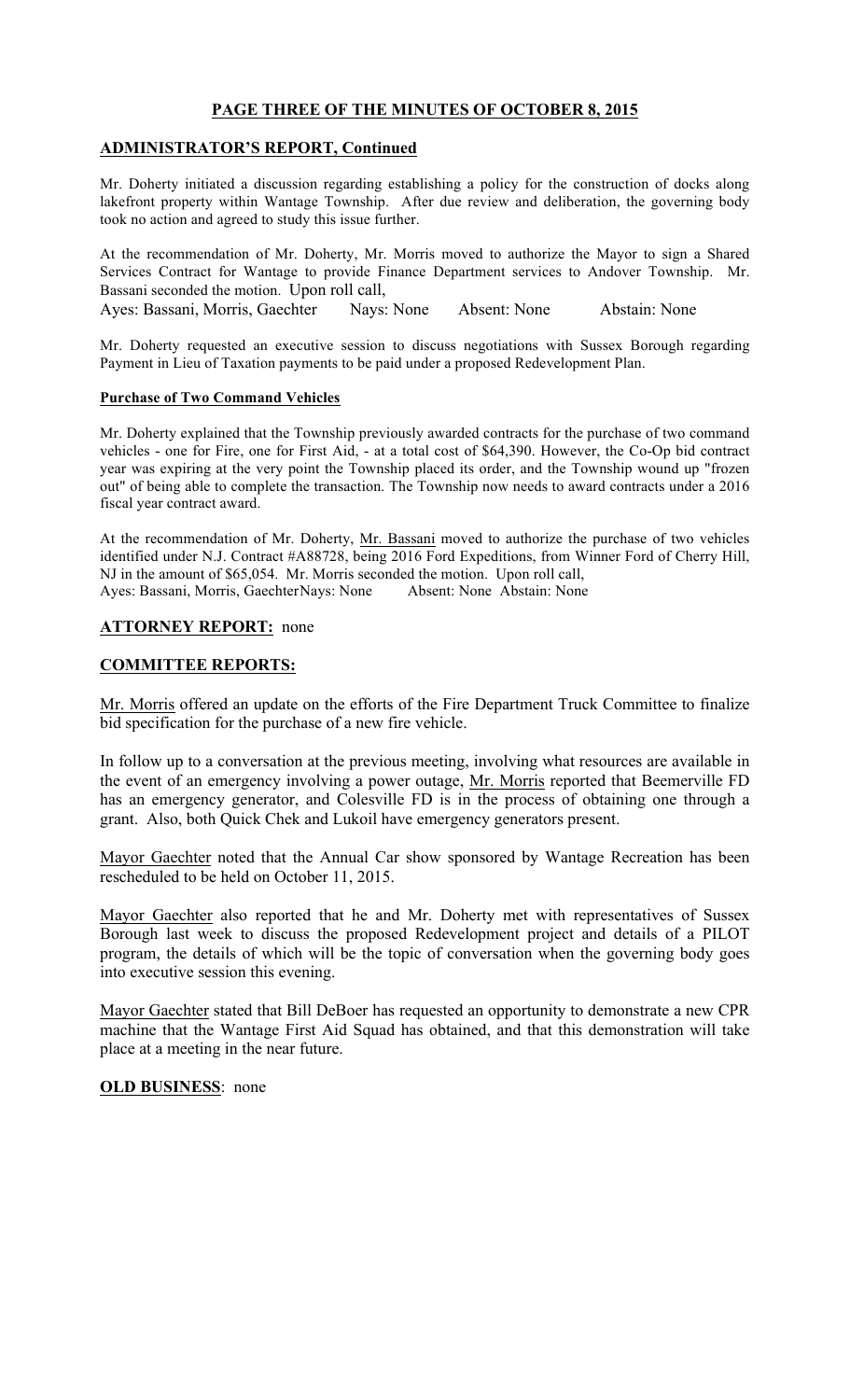# PAGE FOUR OF THE MINUTES OF OCTOBER 8, 2015

## NEW BUSINESS:

### Final Adoption: Ordinance 2015-10 (Redevelopment Plan)

Mr. Bassani moved to adopt on Final Reading, Ordinance 2015-10, entitled "AN ORDINANCE OF THE TOWNSHIP OF WANTAGE ADOPTING A REDEVELOPMENT PLAN FOR PHASE 1 OF THE ROUTE 23 REDEVELOPMENT AREA."

Mr. Morris seconded the motion.

Prior to final roll call, Mayor Gaechter opened the meeting to the public for any questions or comments regarding said Ordinance.

William Gettler, Gemmer Road, spoke in opposition to the proposed ordinance, citing concerns involving pollution, flooding, and wetlands. No one else wished to speak at this time.

Mayor Gaechter closed the meeting to the public and requested a roll call vote. Upon roll call, Ayes: Bassani, Morris, Gaechter Nays: None Absent: None Abstain: None

## Introduction of Ordinance 2015-11 (Salaries)

Mr. Bassani moved to o introduce on First Reading, Ordinance 2015-11, entitled "ORDINANCE FIXING THE SALARIES OF OFFICERS AND EMPLOYEES OF THE TOWNSHIP OF WANTAGE, COUNTY OF SUSSEX AND STATE OF NEW JERSEY, FOR THE YEAR 2015" with a proposed final hearing date set for October 29, 2015. Mr. Morris seconded the motion. Upon roll call, Ayes: Bassani, Morris, Gaechter Nays: None Absent: None Abstain: None

## Approval of Minutes

Mr. Morris moved to approve the minutes of the Regular Meeting and Executive Session of the Wantage Township governing body held on September 10, 2015.

Mr. Bassani seconded the motion. Upon roll call,

Ayes: Bassani, Morris, Gaechter Nays: None Absent: None Abstain: None

Mr. Morris moved to approve the minutes of the Regular Meeting and Executive Session of the Wantage Township governing body held on September 24, 2015. Mr. Bassani seconded the motion. Upon roll call,

Ayes: Bassani, Morris, Gaechter Nays: None Absent: None Abstain: None

## OPEN PUBLIC SESSION:

Mayor Gaechter opened the meeting to the public for any questions or comments at this time.

William Gettler, Gemmer Road, stated that Mr. Max Smulewicz currently in the hospital. Mr. Gettler followed up on Mr. Doherty's acknowledgement regarding the accuracy of a wetlands map, and suggested it would be appropriate for Wantage to contact all parties who have purchased that map. Mr. Doherty explained that the map had a disclaimer printed directly on it that the wetlands shown were approximate, and that his office informed all parties who contact the Township that the only entity with the legal ability to delineate wetlands is the New Jersey Department of Environmental Protection.

Mr. Gettler spoke regarding the proposed Dock policy being deliberated by the governing body, suggesting that allowing docks on Township property was inconsistent with the Township's previously stated position that there shall be no development on Township property. Mr. Doherty offered an observation that the Township's position is that no development or construction would take place on Township property without permission.

Mr. Gettler stated a concern with the future status of St. Clare' Hospital in Sussex, and suggested the Township may wish to contact the new owners for the purpose of explaining the need for this facility. General discussion took place regarding this suggestion. Mr. Bassani stated his belief that this was a sound suggestion.